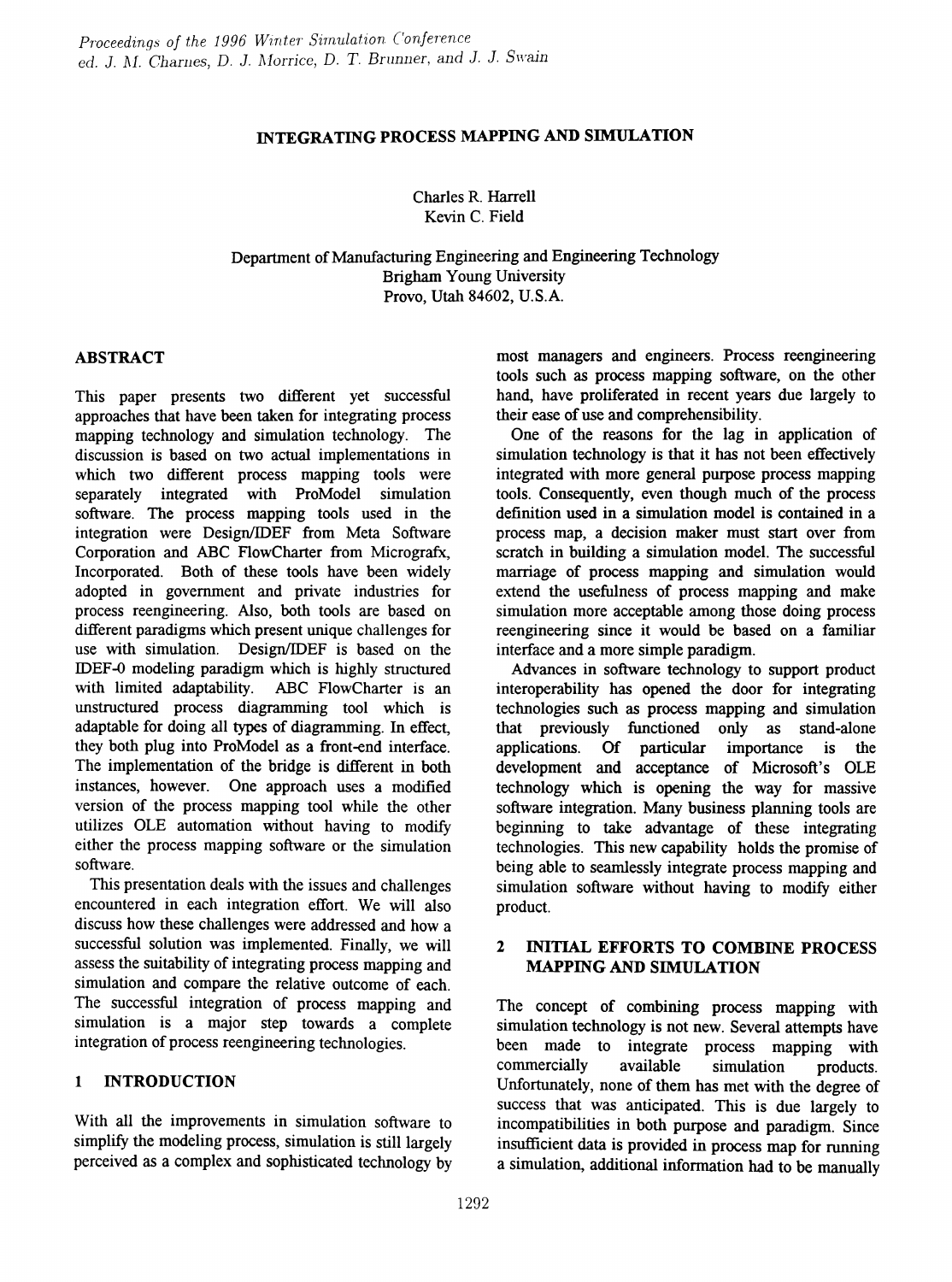added on the simulation side. This inevitably required some knowledge of the simulation product as well as the process mapping product.

In addition to a partial integration of process mapping and simulation technology, some process mapping products have recently been introduced with extremely limited simulation capability. Unfortunately, trying to model real world situations with such limited capability is almost futile. It is likely that simulation capability will continue to be enhanced over time. Meanwhile, the opportunity for tapping into the power of existing simulation products would be a real benefit to those doing process reengineering.

### 3 PROCESS MAPPING

One of the most widespread practices employed among leading businesses today is process reengineering. Process reengineering is the activity of radically rethinking how business processes are performed and even whether they should be perfonned at all. All aspects of the process are questioned and carefully designed. Many tools are becoming available for supporting business process reengineering activities including benchmarking software, CASE tools and process mapping tools.

Process mapping is perhaps the most widely practiced reengineering method, simply because it so quickly and easily captures and communicates a process flow. Process mapping essentially provides a graphic depiction of a process. A process is defined by process reengineering pioneers, Hammer and Champy (1993), as a collection of activities that create an output based on one or more inputs. There may be many uses of process mapping including documentation, visualization, analysis and communication.

Process maps are *static* models in that they are unable to capture the dynamics of the system. They are also qualitative in that their intended use is for conceptualization and documentation, but provide little or no quantitative analysis. Many commercial tools are available for use in process mapping. Inexpensive and easy-to-use flow charting software has made process mapping very popular.

Process mapping tools can generally be classified as either structured or unstructured. Structured process mapping tools impose a specific methodology for representing a process while unstructured tools leave it up to the modeler as to how to represent a process.

#### 4 STRUCTURED PROCESS MAPPING

Several methodologies have been developed to structure process mapping. One established method of flow

diagramming, defined by the American Society of Mechanical Engineers (ASME), utilizes the symbols shown in Table 1.

|  | Table 1: Standard Process Flow Symbols |  |  |  |  |
|--|----------------------------------------|--|--|--|--|
|--|----------------------------------------|--|--|--|--|

| Symbol | Description                             |
|--------|-----------------------------------------|
|        | Operation                               |
|        | Transportation                          |
|        | Storage                                 |
| I)     | Delay                                   |
| L      | Inspection                              |
|        | Combination Operation and<br>Inspection |

Another structured technique, which is the one used in this study, is the ICAM DEFINITION language (IDEF) developed by the US Air Force through its ICAM program. This language is essentially a schematic modeling tool used to provide a universal modeling language. The techniques developed by the Air Force pertain to the concepts of planning (IDEF-Q), information system design (IDEF-l), and stochastic system evaluation (IDEF-2). The IDEF-Q methodology is the one used for process mapping and is based on a paradigm of activities, inputs, outputs, controls and mechanisms or resources (see Figure 1).



Figure 1: IDEF-0 Modeling Paradigm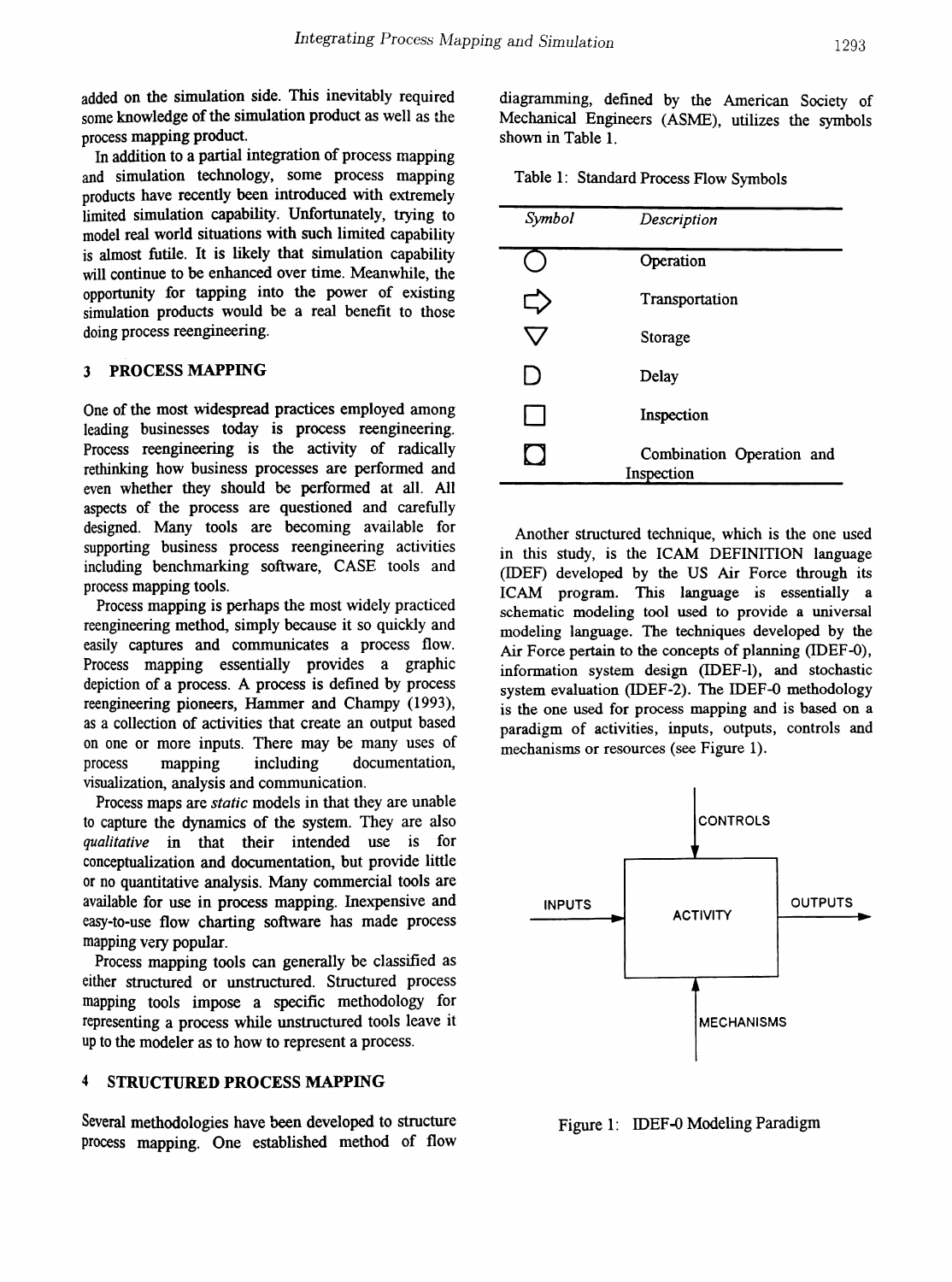As illustrated in Figure 1, inputs, outputs, controls and mechanisms must always enter or leave on the sides indicated. According to the paradigm, all processes can be defined in terms of these components. Figure 2 shows an example of a simple IDEF-o diagram.



Figure 2: Example of a Flow Diagram

Diagrams can be constructed hierarchically so that a process can be decomposed into subprocesses.

There are certainly advantages to having a formalized method for diagramming a process. For one thing, it imposes structure on the process and provides categories for all of the elements of the process. It also standardizes process mapping so that diagrams are easily communicated and are consistent. The problem with structured modeling methods such as IDEF from a simulation point of view is that they may provide more or less information than what is needed for running a simulation. In order to use a structured process mapping tool directly with simulation, some modifications to the methodology may be necessary.

On the positive side, there are many close parallels between the IDEP-Q paradigm and common simulation paradigms. They may be summarized as follows:

- Both utilize inputs and outputs
- Both have activities
- Both utilize mechanisms or resources in performing activities
- Both use controls to determine where, when and under what conditions the activity is performed.

While many of the same components are present in both paradigms, they are not always thought of in the same way due to the differences in use of the models being created.

#### 5 UNSTRUCTURED PROCESS MAPPING

Many unstructured process mapping or flow charting tools are available which provide a simple and versatile interface for diagramming business processes. Most of these flow charting tools support free diagramming which follows no strict rules as long as the process relationships are communicated clearly. The most simple diagrams consist only of boxes representing the activities perfonned, diamonds representing decisions, and arrows depicting the activity sequence (see Figure 3). These diagrams can become extremely complex and can be enhanced by built-in or user-defined data fields to include additional information such as costs, activity times, etc.



Figure 3: Example of a Flow Diagram

Obviously, an unstructured diagramming tool is more suitable for integration with simulation since it can be more easily adapted to a simulation paradigm.

### 6 PROCESS SlMULATION VS. SYSTEM SIMULATION

Regardless of whether a structured or unstructured process mapping tool is used, there is still a fundamental difference in perspective when shifting between process mapping and simulation (Harrell and Tumay 1994). This difference lies in the fact that process mapping by nature is *process* oriented while simulation tends to be *system* oriented. A process orientation focuses on the *logical flow* of entities or work items through a series of *activities.* A system orientation is based on the *physical flow* of entities through a series of*work stations.* This difference is not arbitrary but rather is a direct reflection of the nature and purpose of the activity. Process mapping is generally a high level depiction of a process defining only *what* happens to entities. It doesn't have to deal with *how, where* and *when.* Simulation, on the other hand, must have information on the mechanics of the process in order to imitate the actual drivers of the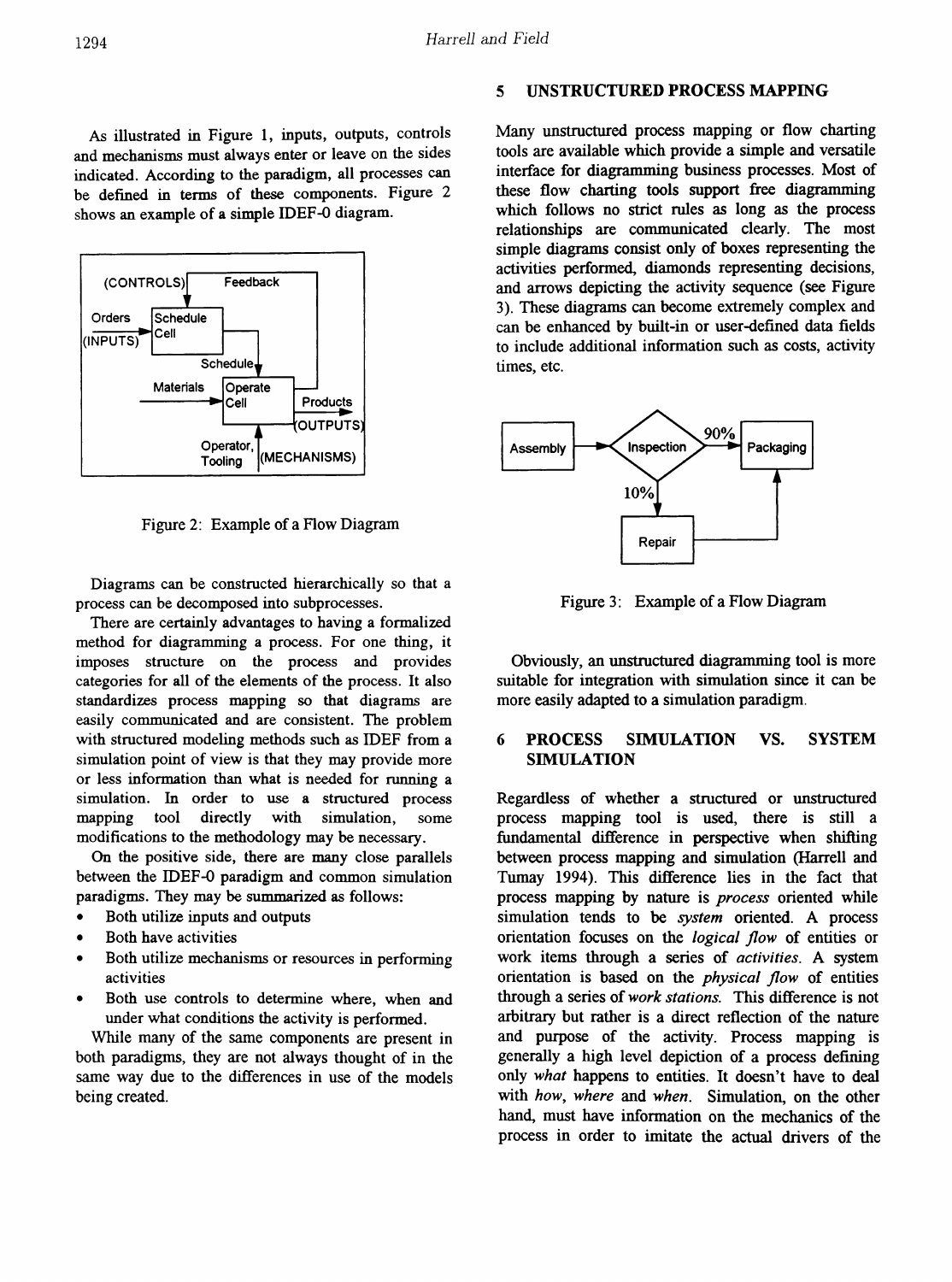process. The most natural way to define the physical operation of a process is at a system level which is the detailed implementation of the process level (see Figure 4).



Figure 4: Relationship between Process Mapping and Simulation

### 7 INTEGRATING DESIGNIIDEF PROMODEL

Since Design/IDEF is based on a structured modeling methodology, the challenge was to extend the definition capability without deviating from the basic IDEF methodology. Some of the extensions made are as follows:

- The addition of entity attributes.
- The addition of input buffers to every activity.
- A way to model different entity types.
- The addition of data fields to capture dynamic information.

The implementation of the integration was to have the entire model built using Design/IDEF and then create a simulation model file that could be read in and executed by ProModel. The downside to this approach is that the Design/IDEF code had to be modified to allow input of simulation data within Design/IDEF. On the positive side, the user doesn't need to get into ProModel and hence deals with only a single user interface for both process mapping and simulation.

## 8 INTEGRATING ABC FLOWCHARTER AND PROMODEL

The ABC FlowCharter integration with ProModel ended up providing a more intuitive interface than the

Design/IDEF integration because ABC FlowCharter is not based on a structured methodology. A paradigm for process mapping was developed to be able to support dynamic modeling.

The integration was performed using OLE automation technology which provided the advantage of not having to modify either application. A separate application was written that communicated with ABC FlowCharter using OLE automation to display simulation-related property sheets that are displayed as shapes and connections are created in ABC FlowCharter. Once the model is defined, it is translated by this separate application to a ProModel model and simulated.

The methodology used for defining a simulation model is very similar to that used to define a process flow diagram. A simulation model consists of shapes and connections where shapes define the objects in the model (i.e. activities, resources and entities) and connections represent relationships between the objects (i.e. arrivals, routings and resource usages). The OLE automation enabled intelligent connections to be made based on the object types connected. The graphic properties of connections could be modified automatically to provide feedback to the user as to the AND type of connection made.

#### 9 CONCLUSIONS

The problems encountered in integrating process mapping and simulation were due primarily with attempting to maintain a process mapping paradigm. This was necessary in order to build utilize process mapping as the basis for doing process simulation. Since Design/IDEF enforces a particular paradigm, it didn't provide as much latitude to work with.

While the integration works well for modeling even complex process logic, process mapping tools are not well suited for capturing the dimensional and many other physical aspects at the system level.

In conclusion, the integration of process mapping with simulation technology at the process level was successful. Both implementations, while based on different methodologies and implemented differently, provide seamless, single-interface modeling. Both implementations also provide considerable modeling flexibility including activity-based costing, parallel processing and hierarchical modeling. The growing use of these two applications attests to their suitability for use as an effectively integrated process mapping and simulation tool.